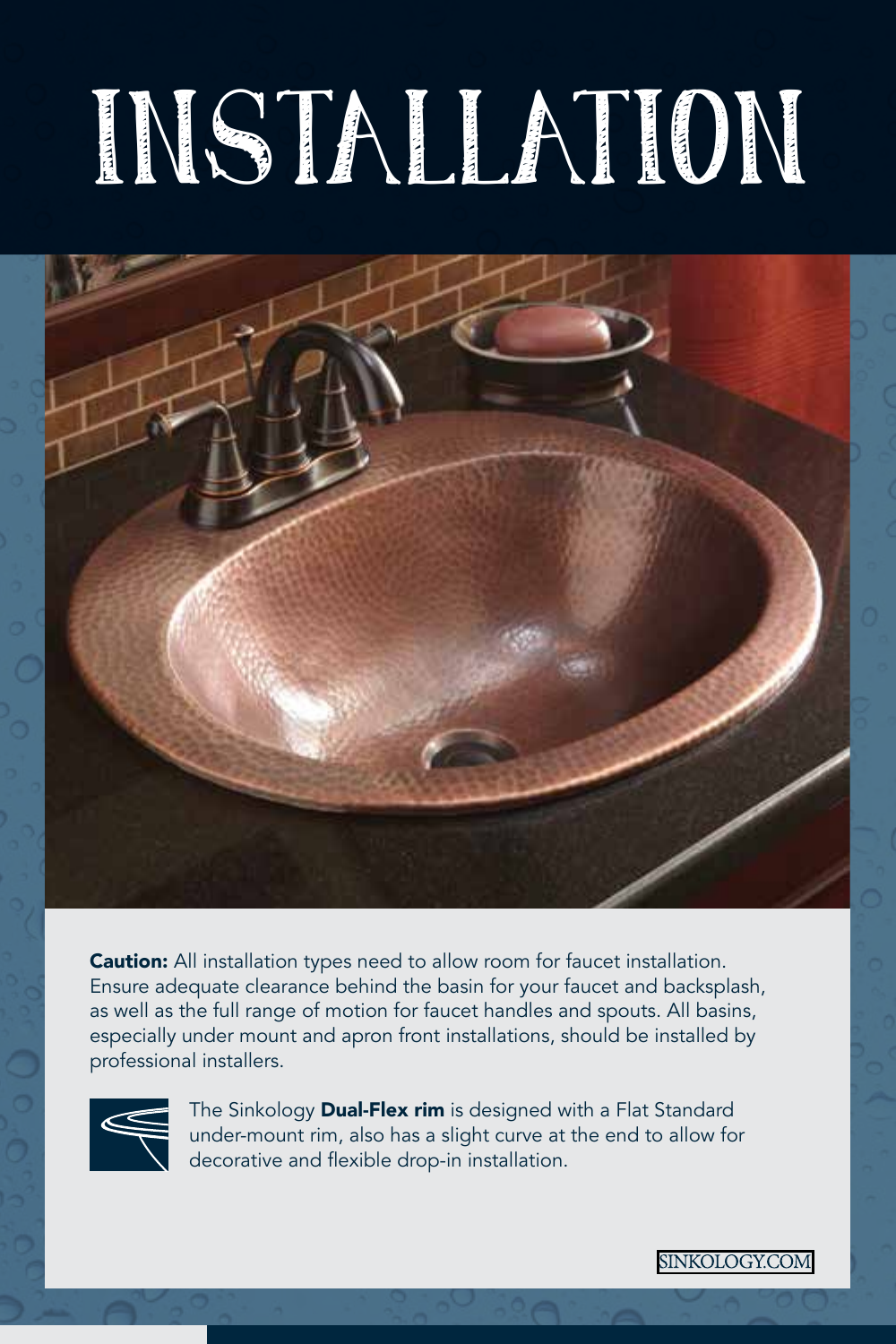# BATH – DROP-IN INSTALLATION

- Step 1. Flip sink upside down and trace outside edge onto craft paper or cardboard. Add second line that is 1/2" inside that line. Cut out the center of the traced template using the second line.
- Step 2. Position the template flat on the countertop to align with cabinet and plumbing connections. Mark opening on countertop. Drill a 1/2" hole on the inside of the scribed line to start cutout, then use a jigsaw to cut the countertop.
- Step 3. Position the sink in the hole and check for gaps around the rim. Eliminate gaps by gently tapping the rim with a rubber mallet.
- Step 4. Attach drain assembly to sink.



- Step 5. Apply silicone to the bottom rim of the sink. Position the sink in the cutout, and use weight in the basin to hold the sink in place.
- Step 6. Clean excess silicone. Apply polyurethane to seal the gap between the sink and countertop. Mount faucet.
- Step 7. Treat copper sinks with Sinkology Copper Armor for maximum protection (apply based on directions on bottle).

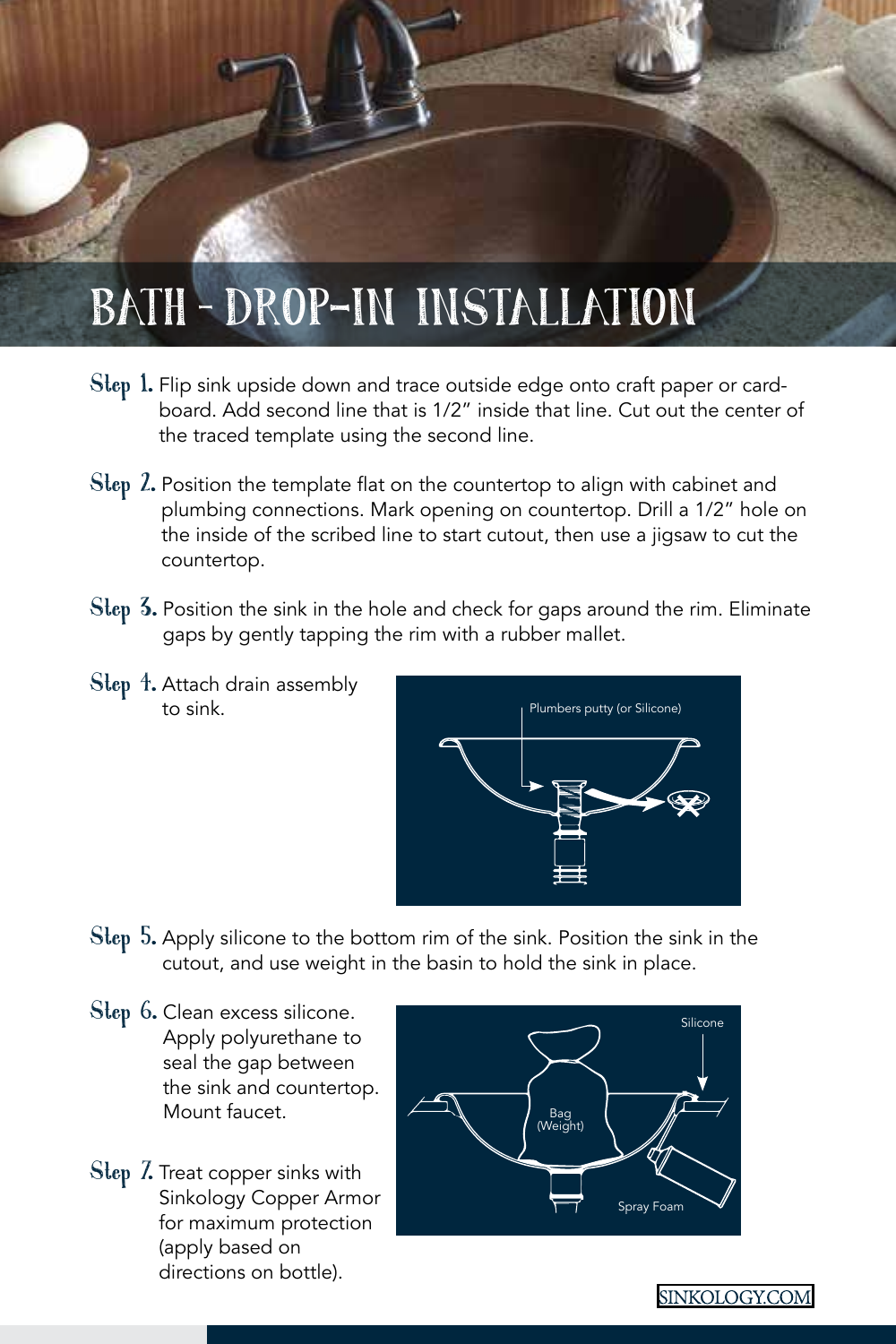

#### BATH – UNDER-MOUNT INSTALLATION

- Step 1. Flip sink upside down and trace outside edge, noting where the rim is located, on craft paper or cardboard. Add second line that is inside that line at the desired offset. Cut out the center of the traced template using the second line.
- Step 2. Place the template on to the countertop, trace the edge with a pencil, and cut the hole into the countertop.
- Step 3. Assemble waste fitting to basin, and use silicone to seal between waste fitting and the inside of the basin.



Step 4. Mount sink to countertop.



Step 5. Clean excess silicone and mount faucet.

Step 6. Treat copper sinks with Sinkology Copper Armor for maximum protection (apply based on directions on bottle).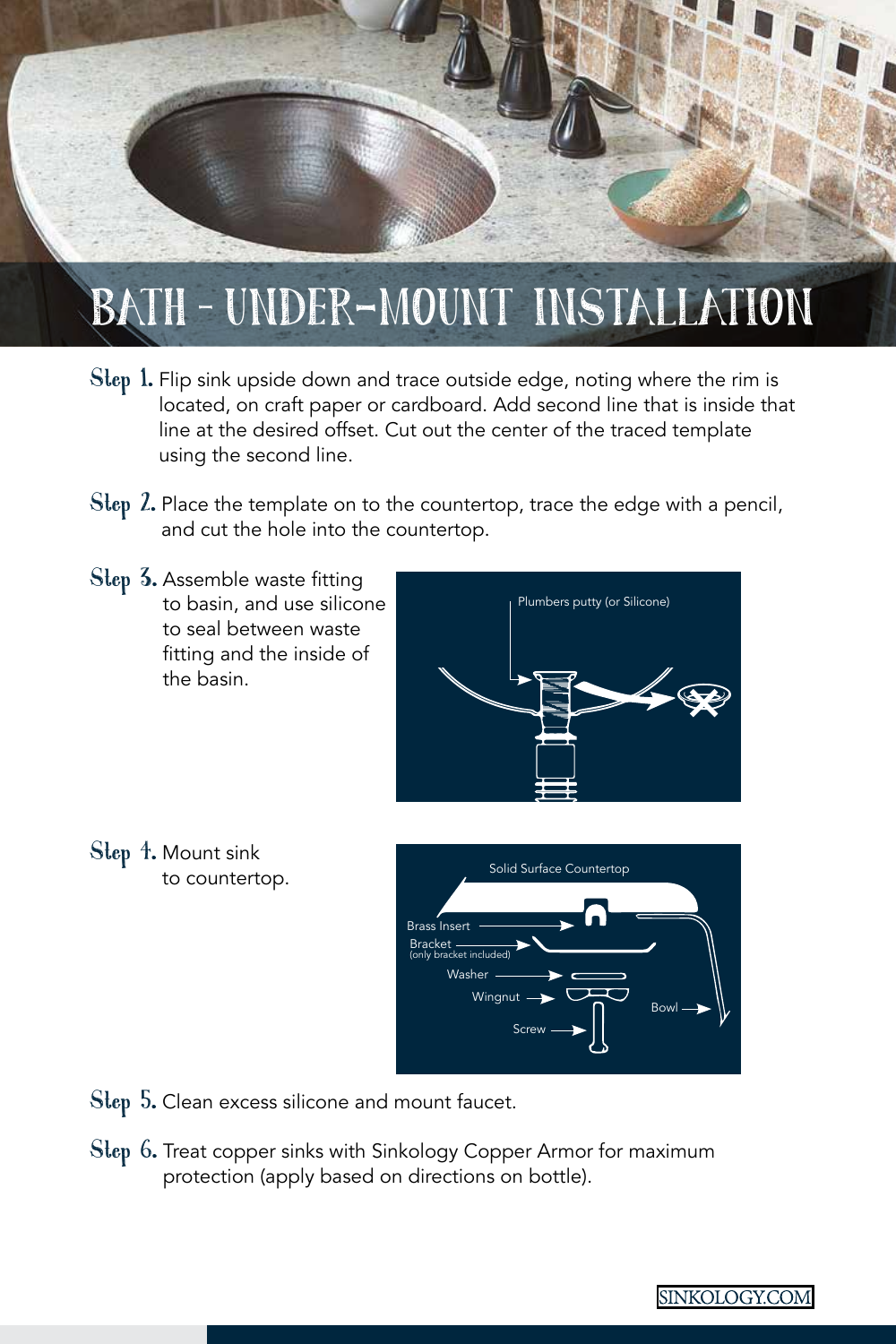

- Step 1. Flip sink upside down and trace outside edge onto craft paper or cardboard. Outline faucet to ensure necessary clearance. Cut out template and place on the countertop.
- Step 2. Find and mark the center of the sink based on the template. Remove template from countertop. Drill a 2 3/4" diameter hole in the center and chamfer the top edge of the hole by 1/8".



Step 3. Apply silicone to chamfer and mount sink to countertop using waste fitting and supplied Washer.



Step 4. Clean excess silicone and mount faucet.

Step 5. Treat copper sinks with Sinkology Copper Armor for maximum protection (apply based on directions on bottle).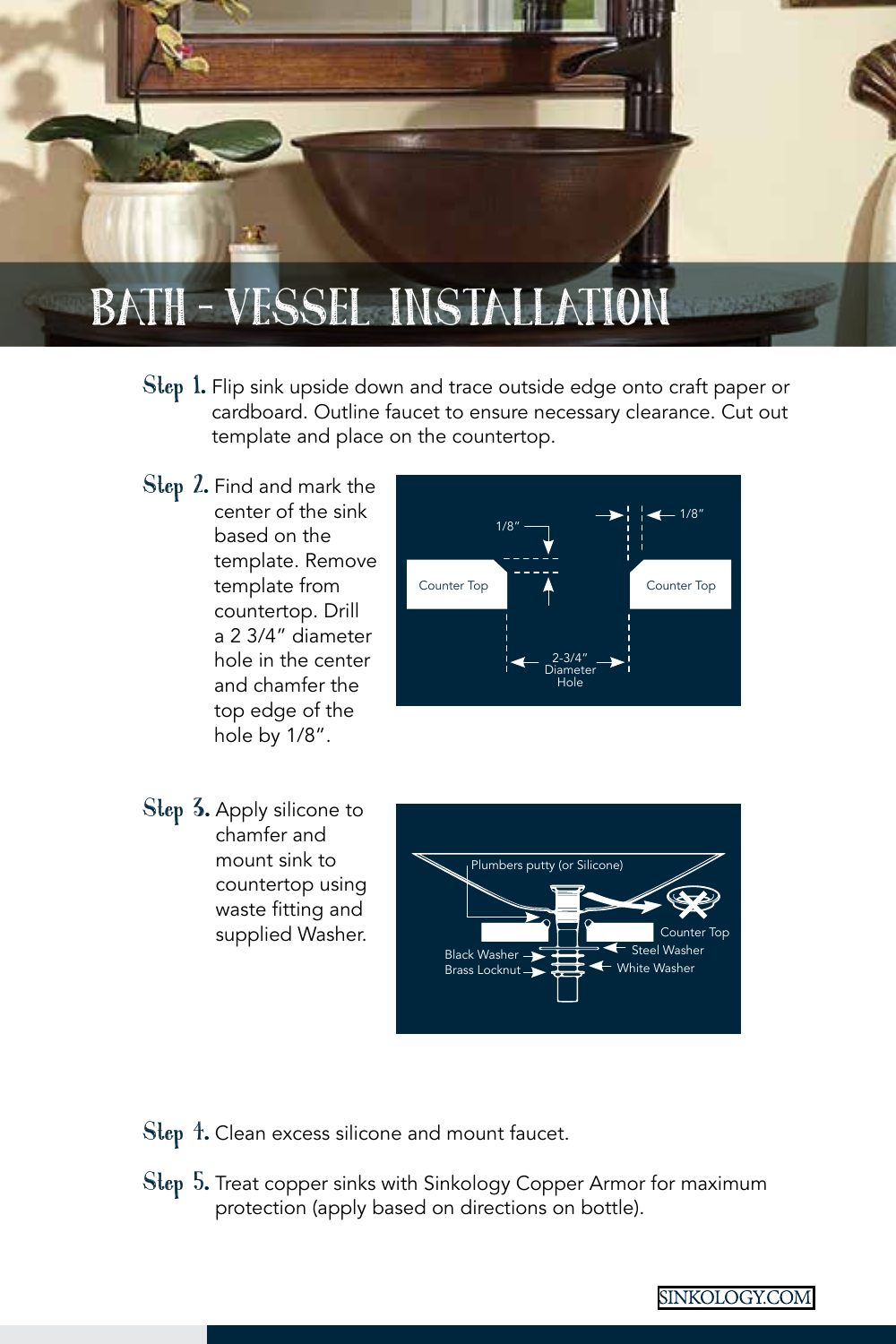### KITCHEN – DROP-IN INSTALLATION

- Step 1. Flip sink upside down and trace the inside edge onto craft paper or cardboard by placing arm through the drain hole. Add second line that is 3/8" outside that line. Cut out the center of the traced template using the second line.
- Step 2. Position the template flat on the countertop to align with cabinet and plumbing connections. Mark opening on countertop. Drill a 1/2" hole on the inside of the scribed line to start cutout, then use a jigsaw to cut the countertop.
- Step 3. Use the sink as a template for the faucet holes. Center the sink in the cutout. Use a pencil to mark the faucet holes. Remove the sink and use a 1 1/2" hole saw to cut out the necessary faucet holes.
- Step 4. Install clamps. Place notched end of bolt into the keyhole slot. Lower the sink carefully into the countertop so the bolts enter without interference. (Illustration 4A) Turn the claws out 90° so they grasp the underside of the countertop. (Illustration 5A). Tighten the clamps gradually (Illustration 5B), in a sequence similar to that shown. (Illustration 5C). Please note that some kitchen sinks are designed to mount either as an undermount or drop-in. These sinks will not have install clamps and need to be installed using 100% silicone.



Step 5. Treat copper sinks with Sinkology Copper Armor for maximum protection (apply based on directions on bottle).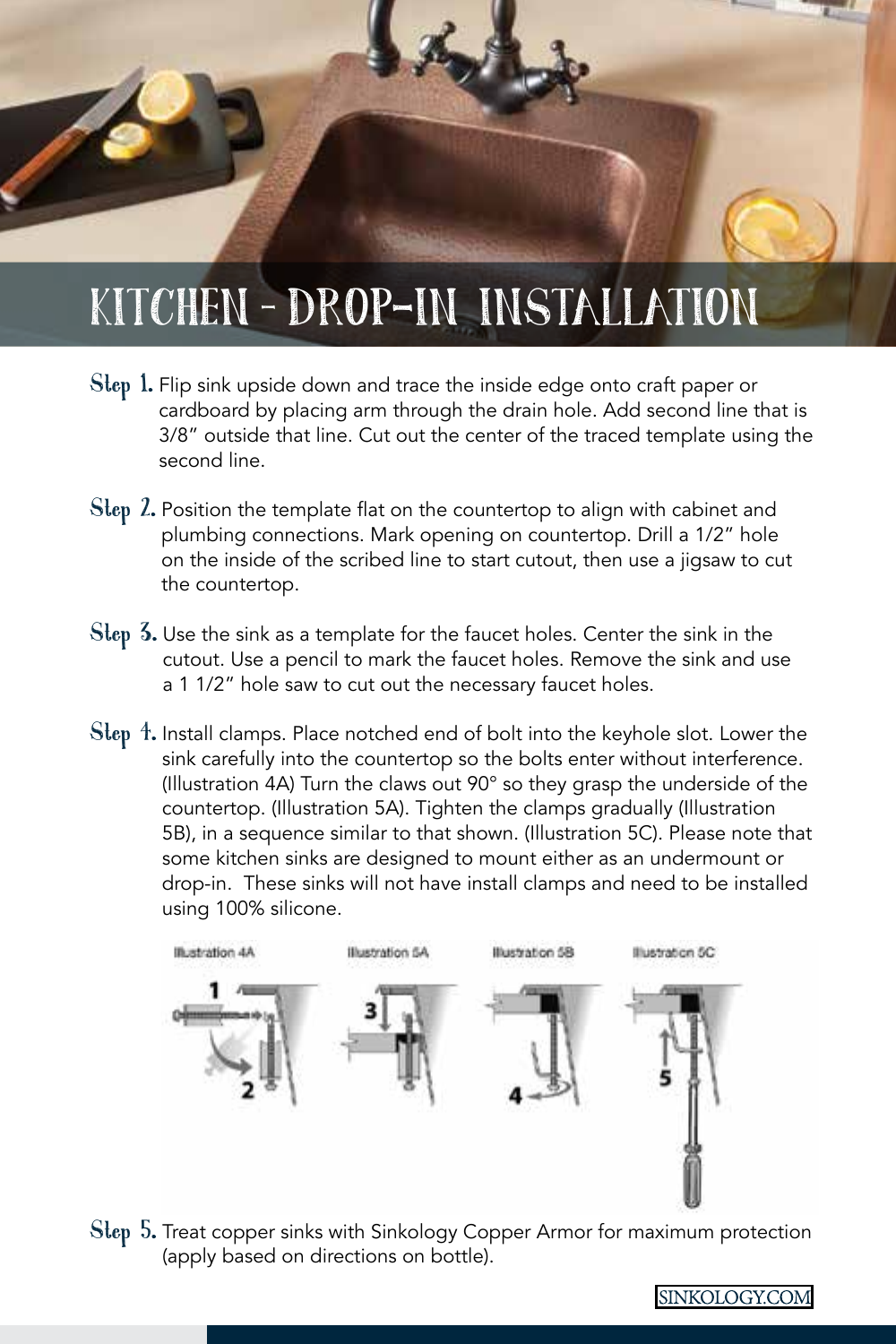# KITCHEN – UNDER-MOUNT INSTALLATION

- Step 1. Flip sink basin upside down on countertop and mark countertop by tracing the edge of the basin. Measure the distance between the edge of the basin and the inside edge of the lip. Add a second line inside the first according to this measurement.
- Step 2. Cut countertop based on the inside, second line.
- Step 3. Apply silicone around hole in the underside of the countertop and position the basin.
- Step 4. Use a level to make sure that the basin is sitting flush in all directions, while pressing down to seal.
- Step 5. Clean excess silicone and mount faucet.
- Step 6. Treat copper sinks with Sinkology Copper Armor for maximum protection (apply based on directions on bottle).